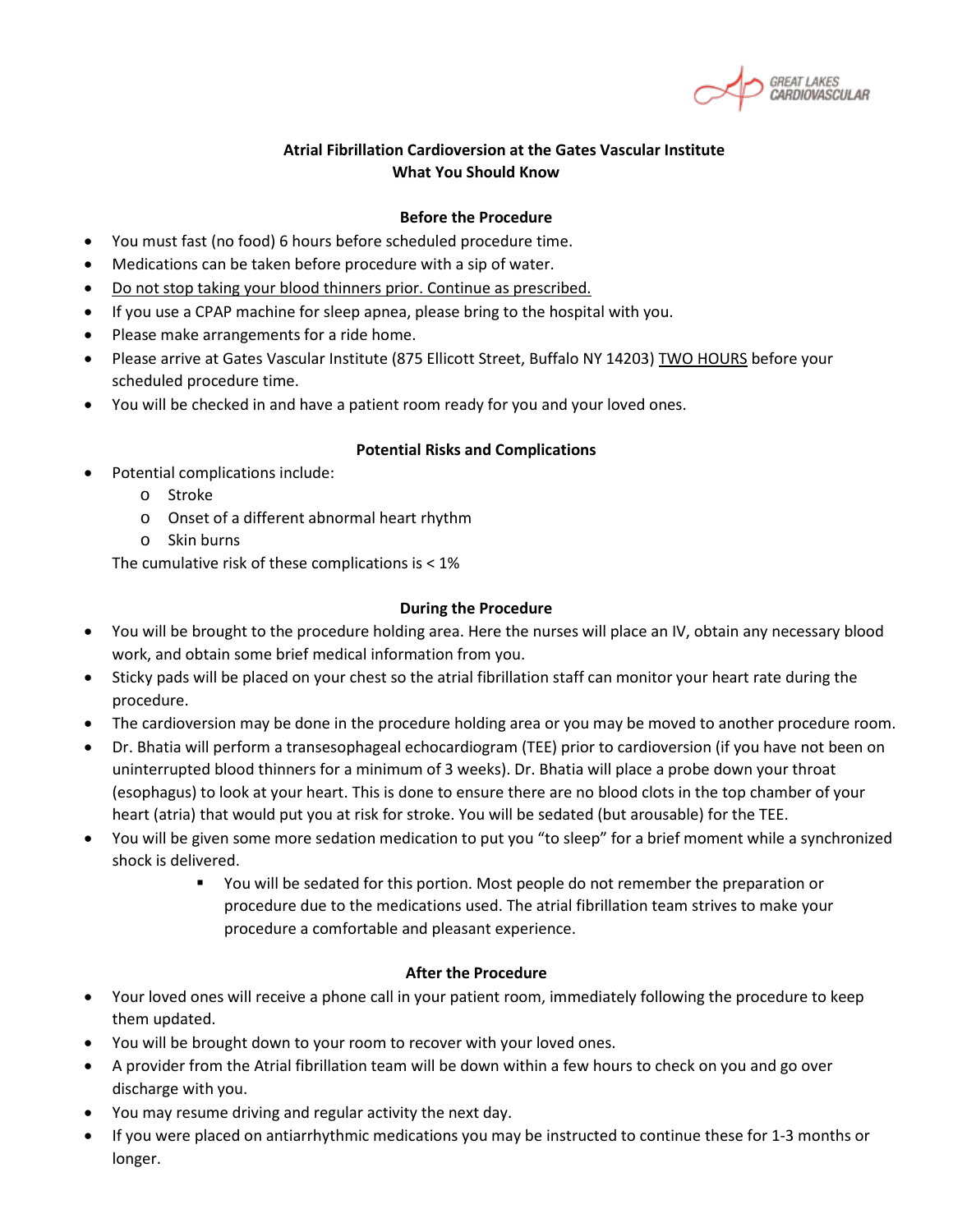- If you were placed on anticoagulants you will take these daily for a minimum of 4 weeks. Depending on your risk factors, you may need to be on anticoagulants long-term to help prevent stroke.
- Your heart may go back into atrial fibrillation after your cardioversion. If so, contact the Atrial Fibrillation Clinic 859-AFIB (2342) and further treatment options will be discussed.

#### Follow up appointments

- 2-3 weeks after cardioversion
- 3 months after cardioversion
- 1 year after cardioversion

This follow ups may change on a patient to patient basis.

Please feel free to call the Atrial Fibrillation Clinic with any questions or concerns.

Your Atrial Fibrillation Team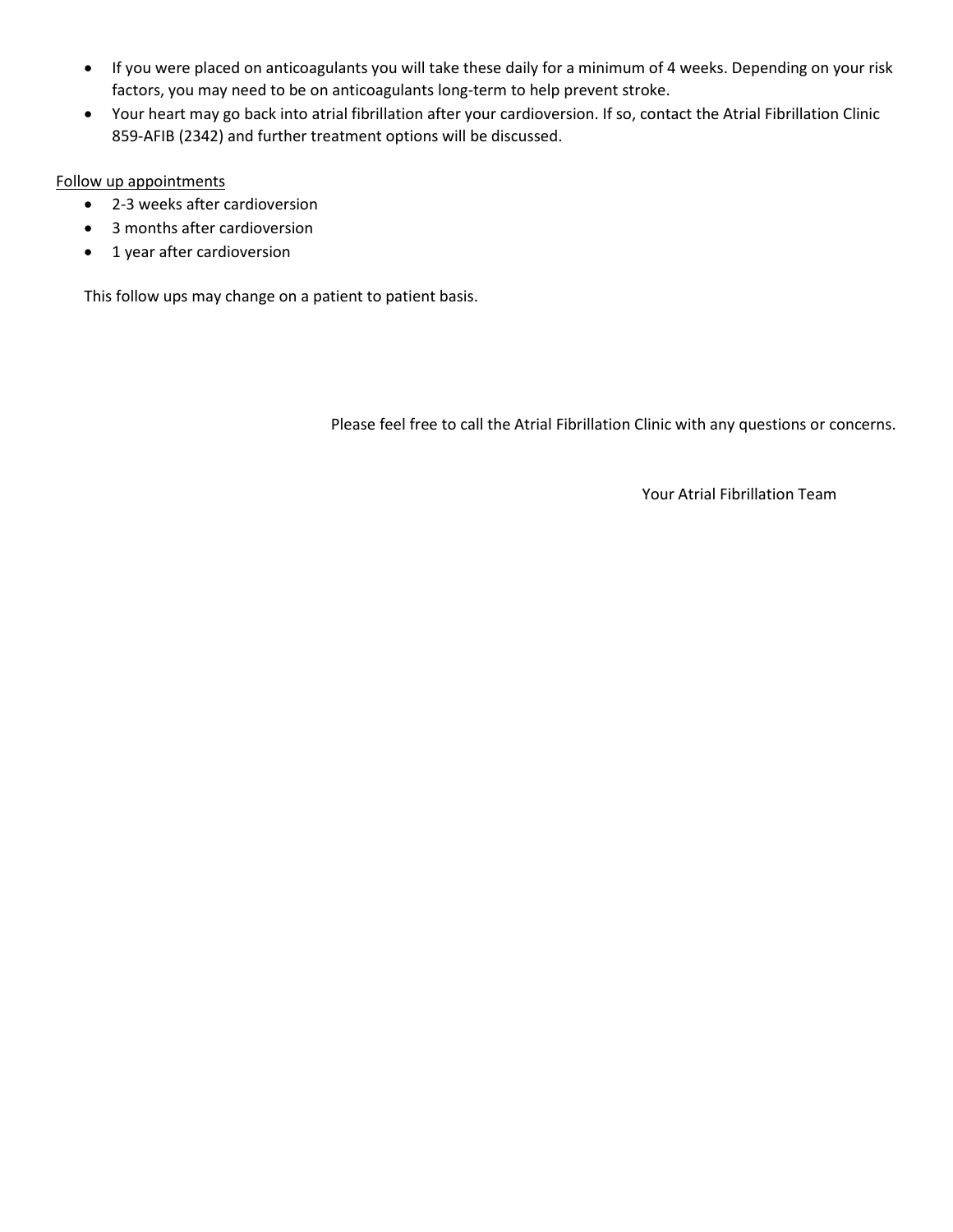# **Cardioversion**

Cardioversion is a corrective procedure where an electrical shock is delivered to the heart to convert, or change, an abnormal heart rhythm back to normal sinus rhythm. Most elective or "non-emergency" cardioversions are performed to treat atrial fibrillation (A Fib) or atrial flutter (AFL), non-life threatening abnormal rhythms in the top of the heart. Cardioversion is also used in emergency situations to correct an abnormal rhythm when it is accompanied by faintness, Low Blood Pressure, chest pain, difficulty breathing, or loss of consciousness.

### What is Cardioversion?



Each normal heartbeat starts in an area of the heart known as the sinus node, located in the upper right chamber of the heart (right atrium). The sinus node sends organized electrical signals through the heart resulting in a perfectly timed, rhythmic heartbeat. In people with atrial fibrillation however, this electrical signal is chaotic, causing the atria to fibrillate (or "quiver"). This typically results in a fast and irregular heartbeat. While some people have no symptoms, others may experience shortness of breath, lightheadedness and fatigue. Depending on your specific medical history and symptoms, your doctor may recommend a cardioversion to return your heart to normal sinus rhythm.

# Types of Cardioversion

- **Chemical cardioversion** Antiarrhythmic medications can be used to restore the heart's normal rhythm. Antiarrhythmic medications work by altering the flow of electricity through the heart. Depending on severity of symptoms, underlying heart disease and the specific medication to be used, the chemical conversion may be done as an outpatient, or in the hospital under monitoring.
- **Electrical cardioversion** Also known as "direct-current" or DC cardioversion, a synchronized (perfectly timed) electrical shock is delivered through the chest wall to the heart through special electrodes or paddles that are applied to the skin of the chest and back. The goal of the procedure is to disrupt the abnormal electrical circuit(s) in the heart and thereby to reset the heart to normal rhythm. This split-second interruption of the abnormal beat allows the heart's electrical system to regain control and restore a normal heartbeat. Electrical cardioversion is performed in a hospital setting where oxygen levels, blood pressure and heart rhythm are closely monitored.